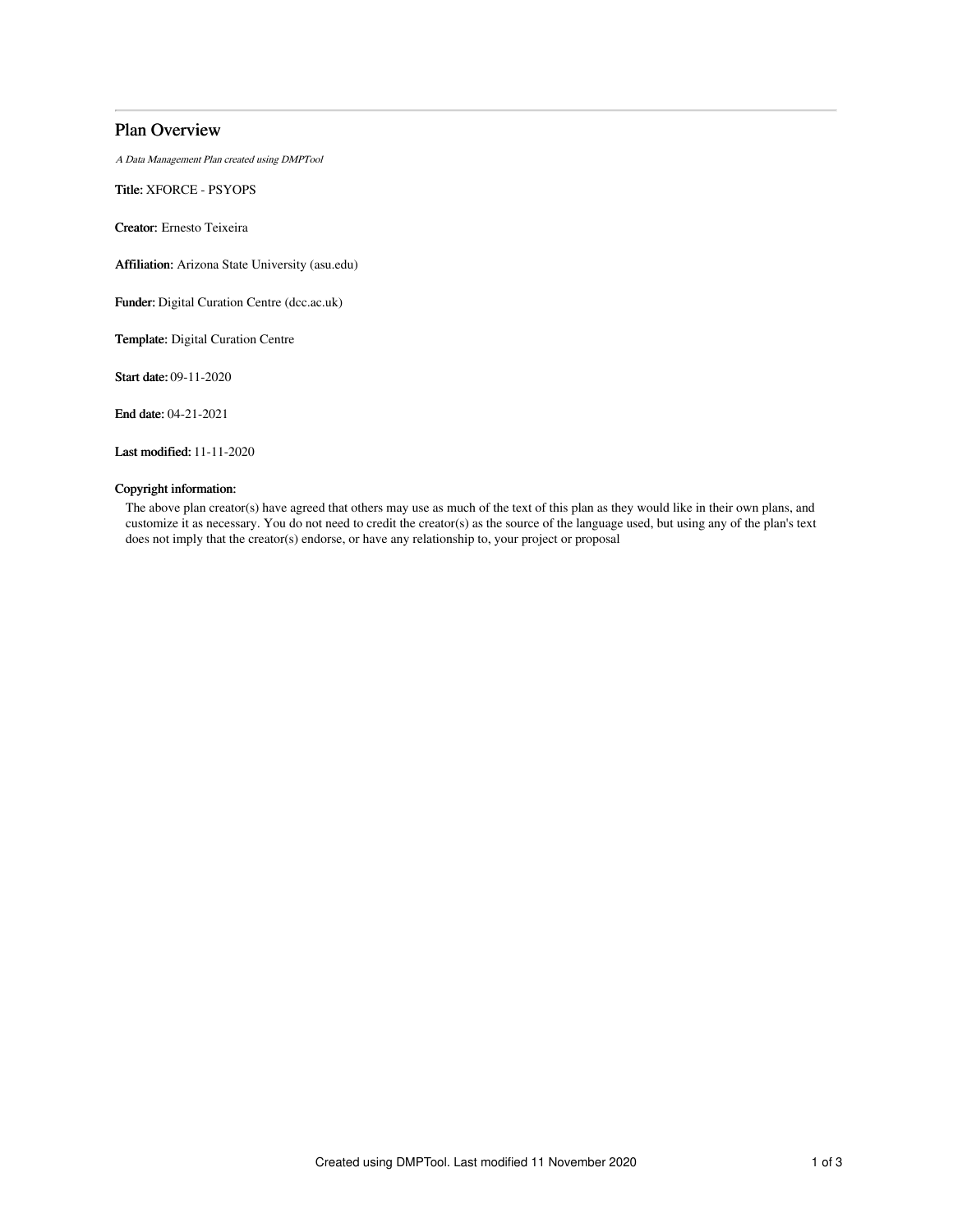# XFORCE - PSYOPS

# Data Collection

#### What data will you collect or create?

We will receive Data from our sponsors.

# How will the data be collected or created?

Data will be collected from open sources and will be public source

# Documentation and Metadata

### What documentation and metadata will accompany the data?

Documentation and Metadata will be in the form of assignments and Meeting minutes for the capstone class. As well as the documentation for the PSYOPS team.

## Ethics and Legal Compliance

# How will you manage any ethical issues?

In order to keep the integrity of the project we will follow the Engineering Standards, Procedures and Policies, the IISE Code of ethics, the NISE code of ethics, and the Uniform Code of Military Justice (UCMJ).

# How will you manage copyright and Intellectual Property Rights (IP/IPR) issues?

Copyright will not be tolerated. All credit to resources used will be given.

# Storage and Backup

#### How will the data be stored and backed up during the research?

The data will be stored in google docs as well as emails sent over from the PSYOPS team.

#### How will you manage access and security?

The access and security will be managed through keeping the access between project members and the PSYOPS team

# Selection and Preservation

#### Which data are of long-term value and should be retained, shared, and/or preserved? This project does not have data that is not already public record.

# What is the long-term preservation plan for the dataset?

This project does not have data that is not already public record.

# Data Sharing

#### How will you share the data?

Data will only be shared by the group and sponsors

# Are any restrictions on data sharing required?

Data is public access data and there is no restrictions

# Responsibilities and Resources

#### Who will be responsible for data management?

Data Management will be a team effort. The data will be shared among group members in order to keep track of it.